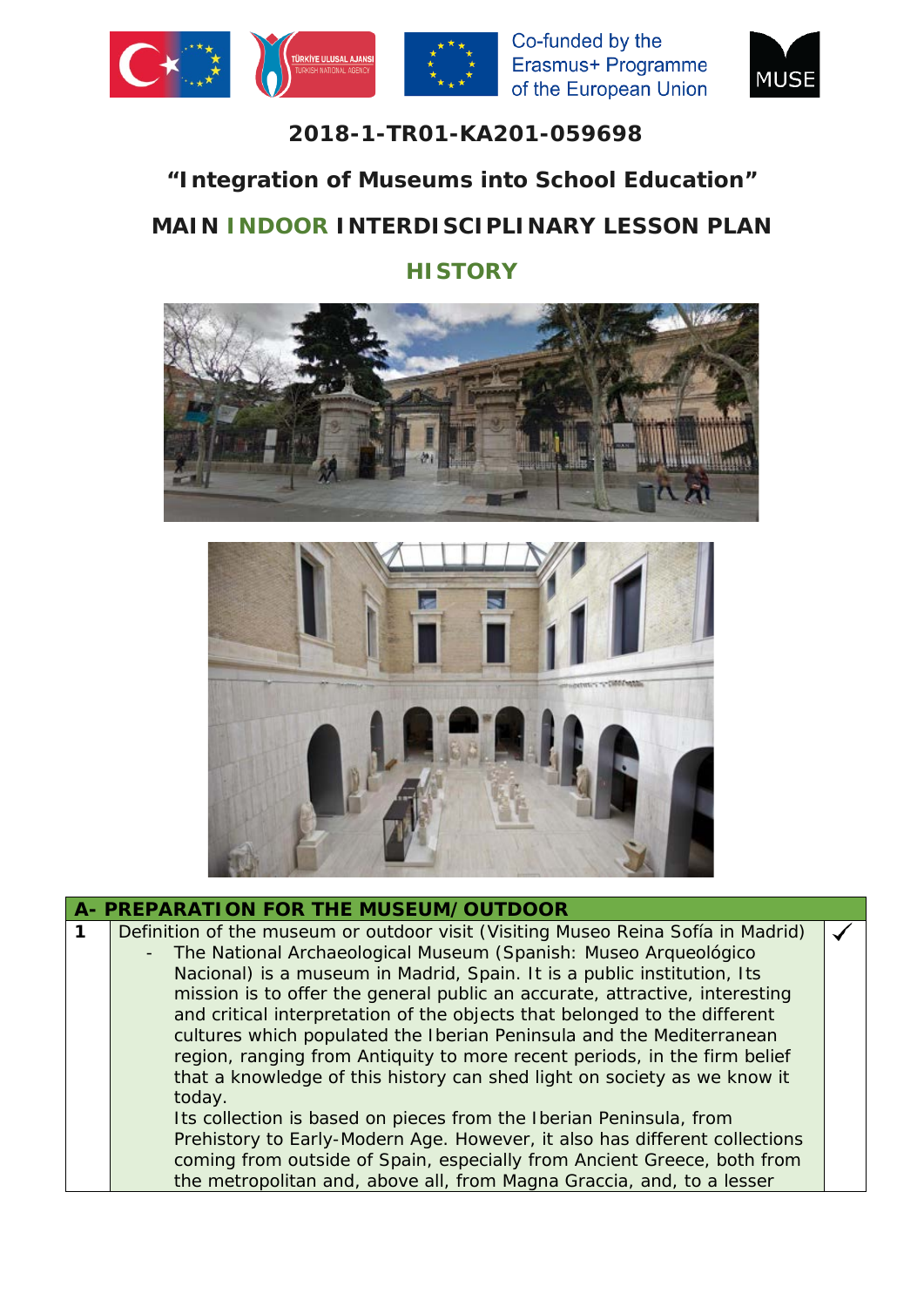|                         | extent, from Ancient Egypt, in addition to "a small number of pieces" from                                              |  |  |  |  |  |
|-------------------------|-------------------------------------------------------------------------------------------------------------------------|--|--|--|--|--|
|                         | Near East.                                                                                                              |  |  |  |  |  |
| $\overline{2}$          | Determining the date of going to the outdoor or indoor museum and making                                                |  |  |  |  |  |
|                         | sure that it complies and relevant with the annual curriculum and with other                                            |  |  |  |  |  |
|                         | interdisciplinary courses                                                                                               |  |  |  |  |  |
| 3                       | Making an appointment at the museum or the outdoor excursion to be visited or                                           |  |  |  |  |  |
|                         | giving information in advance                                                                                           |  |  |  |  |  |
| $\overline{\mathbf{4}}$ | Providing museum experts from the outdoor historical site or the museum to be                                           |  |  |  |  |  |
|                         | visited                                                                                                                 |  |  |  |  |  |
| 5                       | Obtaining official permission from the institution where the teacher works                                              |  |  |  |  |  |
| 6                       | Receiving permission from parents for students under 18 by the teacher on                                               |  |  |  |  |  |
|                         | behalf of school management                                                                                             |  |  |  |  |  |
| $\overline{7}$          | Preparing the list of participants.                                                                                     |  |  |  |  |  |
|                         |                                                                                                                         |  |  |  |  |  |
| 8                       | Collecting data or information about the museum to be visited, searching                                                |  |  |  |  |  |
|                         | through the literature review, learning interesting stories told about the period                                       |  |  |  |  |  |
|                         | (by the teacher)                                                                                                        |  |  |  |  |  |
| 9                       | Identifying and determining station points for interdisciplinary information to                                         |  |  |  |  |  |
|                         | share; to determine activities and durations for each stations                                                          |  |  |  |  |  |
| 10                      | Identifying the students, teachers and parents (if necessary) to participate in the                                     |  |  |  |  |  |
| 11                      | trip and planning task sharing among them                                                                               |  |  |  |  |  |
|                         | Making a calculation for approximately expected expenses of the course to be<br>held in the museum or outdoor excursion |  |  |  |  |  |
| 12                      | Knowing the general facilities of the museum in advance and preparing the                                               |  |  |  |  |  |
|                         | excursion plan (toilet, parking, cafeteria, stopover for breaks, etc.)                                                  |  |  |  |  |  |
| 13                      | Determining and setting up the rules that the students will obey in the museum                                          |  |  |  |  |  |
|                         | or the outdoor excursion and to remind these rules to the participants                                                  |  |  |  |  |  |
| 14                      | Giving information about the museum or outdoor excursion visit                                                          |  |  |  |  |  |
| 15                      | Preparing the museum or outdoor excursion lesson plan                                                                   |  |  |  |  |  |
| 16                      | Preparing activities, worksheets, pre-test and post-test questionnaires and                                             |  |  |  |  |  |
|                         | evaluation scales for these documents.                                                                                  |  |  |  |  |  |
| 17                      | Preparation and taking security measures related to the trip.                                                           |  |  |  |  |  |
| 18                      | Implementation of a knowledge test to increase students' curiosity and motivate                                         |  |  |  |  |  |
|                         | them for expeditionary learning before the trip                                                                         |  |  |  |  |  |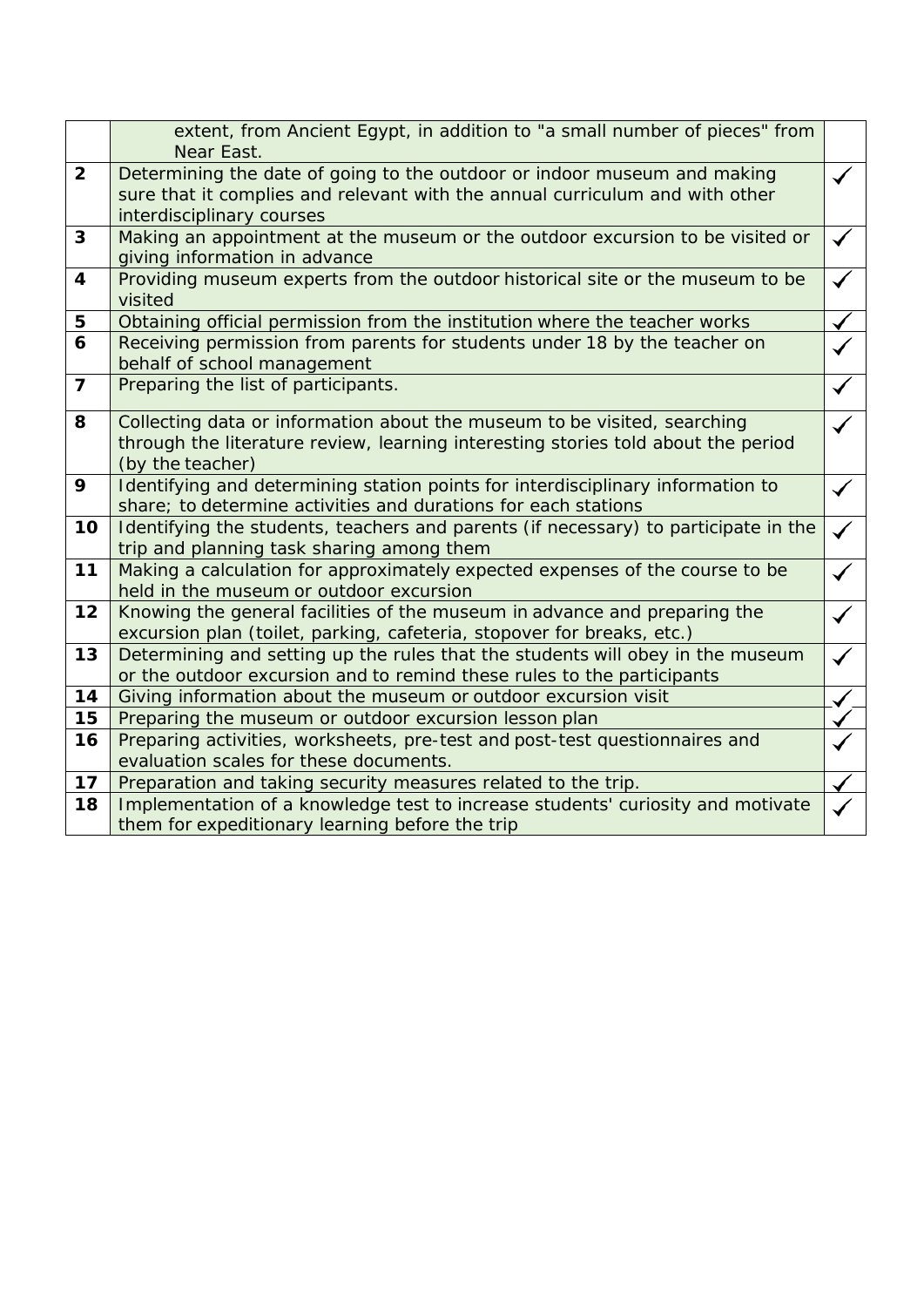#### **EXPEDITIONARY INTERDISCIPLINARY LESSON PLAN FOR MUSEUMS OR INDOOR /OUTDOOR CLASSROOMS**

| $\mathbf 1$             | NAME OF THE SCHOOL                                     | CEIP Obispo Moscoso                                                                                                             |  |  |  |
|-------------------------|--------------------------------------------------------|---------------------------------------------------------------------------------------------------------------------------------|--|--|--|
| $\overline{\mathbf{2}}$ | <b>LESSON</b>                                          | History "Visiting Temple of Debod in Madrid"                                                                                    |  |  |  |
| 3                       | <b>CLASS / CLASSES</b>                                 | 6 <sup>th</sup> grade                                                                                                           |  |  |  |
| $\overline{\mathbf{4}}$ | <b>TOTAL TIME</b>                                      | $40'+40'+10'$                                                                                                                   |  |  |  |
|                         |                                                        | 90 min. tour                                                                                                                    |  |  |  |
| 5                       | <b>MUSEUM TO VISIT</b>                                 | Museo Reina Sofía in Madrid                                                                                                     |  |  |  |
| 6                       | PLACE AND TIME OF                                      | School entrance - 09.00 AM                                                                                                      |  |  |  |
|                         | <b>DEPARTURE</b>                                       |                                                                                                                                 |  |  |  |
| $\overline{\mathbf{z}}$ | PLACE AND TIME OF ARRIVAL                              | Atocha Train Station -13.30 AM                                                                                                  |  |  |  |
| 8                       |                                                        | AIMS:                                                                                                                           |  |  |  |
|                         | <b>AIMS / OBJECTIVES</b>                               |                                                                                                                                 |  |  |  |
|                         |                                                        | 1. To learn to respect the cultural heritage<br>of our city                                                                     |  |  |  |
|                         |                                                        | 2. To reflect on and use of different<br>perspectives in interpretations of the past                                            |  |  |  |
|                         |                                                        | 3. To learn materials for the subject of<br>history through work with a specific<br>coupling of a "historical figure's history" |  |  |  |
|                         |                                                        | 4. To work with historical awareness in<br>practice                                                                             |  |  |  |
|                         |                                                        | 5. To develop a critical eye in regard to the<br>analysis of sources and historical<br>interpretations                          |  |  |  |
|                         |                                                        | 6. To work with local history                                                                                                   |  |  |  |
|                         |                                                        | 7. To learn basic behaviour rules in a<br>museum                                                                                |  |  |  |
| 9                       | <b>OUTDOOR EXPEDITIONARY</b>                           | 2 teachers                                                                                                                      |  |  |  |
|                         | LESSON STAFF (PARENTS /                                | 2 assistants                                                                                                                    |  |  |  |
|                         | <b>TEACHERS)</b>                                       |                                                                                                                                 |  |  |  |
| 10                      | <b>TRANSPORTER &amp; VEHICLE</b><br><b>INFORMATION</b> | Private Bus                                                                                                                     |  |  |  |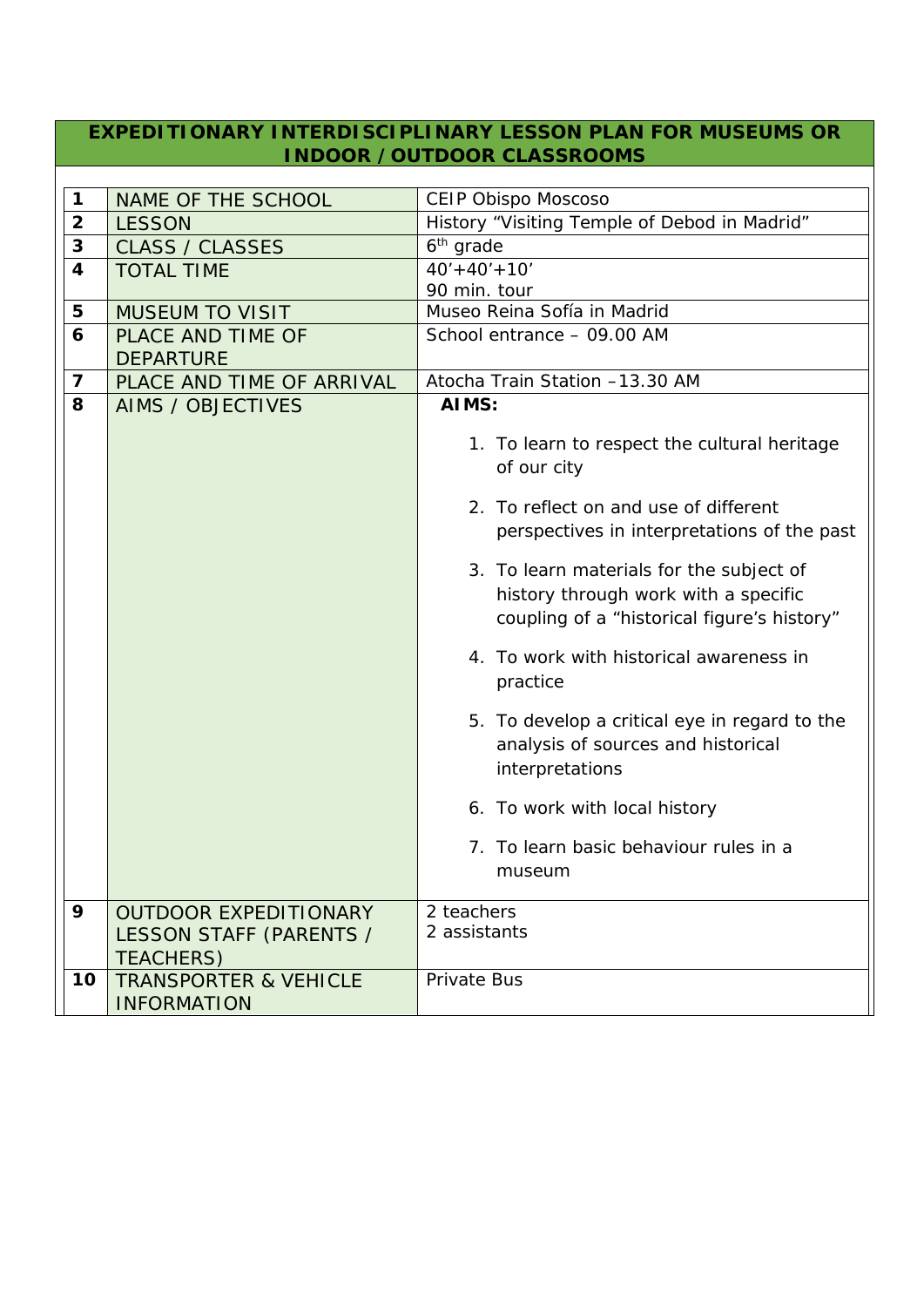| <b>B-DURING MUSEUM/OUTDOOR SITES EXPEDITIONARY VISITS</b> |                                                                                                                                |                                                                          |                                                                                      |  |                                            |                                            |  |  |
|-----------------------------------------------------------|--------------------------------------------------------------------------------------------------------------------------------|--------------------------------------------------------------------------|--------------------------------------------------------------------------------------|--|--------------------------------------------|--------------------------------------------|--|--|
| 6TH GRADE HISTORY LESSON DAILY COURSE PLAN                |                                                                                                                                |                                                                          |                                                                                      |  |                                            |                                            |  |  |
| <b>CLASS</b>                                              | 6 <sup>th</sup>                                                                                                                | <b>SUBJECT</b>                                                           | $^\star$                                                                             |  | <b>DATE</b>                                | Spring                                     |  |  |
|                                                           | grade                                                                                                                          | / TOPIC                                                                  |                                                                                      |  | <b>COURSE</b>                              | $40'+40'+10'$                              |  |  |
|                                                           |                                                                                                                                |                                                                          |                                                                                      |  | <b>HOUR</b>                                | 90 min.                                    |  |  |
|                                                           |                                                                                                                                | <b>OBJECTIVES:</b>                                                       |                                                                                      |  |                                            |                                            |  |  |
|                                                           |                                                                                                                                |                                                                          |                                                                                      |  |                                            |                                            |  |  |
| <b>OBJECTIVES</b>                                         | 1. To have direct and indirect relation of the museum with the lesson content<br>at school                                     |                                                                          |                                                                                      |  |                                            |                                            |  |  |
|                                                           | 2. To relate the visited place with other disciplines and subjects                                                             |                                                                          |                                                                                      |  |                                            |                                            |  |  |
|                                                           | 3. To learn about how Picasso did prepare his Guernica's painting as students<br>learn about Picasso's life and work at school |                                                                          |                                                                                      |  |                                            |                                            |  |  |
|                                                           | <b>TEACHERS:</b>                                                                                                               |                                                                          |                                                                                      |  |                                            |                                            |  |  |
|                                                           |                                                                                                                                |                                                                          | 1. To learn how to lead the group                                                    |  |                                            |                                            |  |  |
|                                                           | 2. To be able to plan interdisciplinary lessons and implement them                                                             |                                                                          |                                                                                      |  |                                            |                                            |  |  |
|                                                           | efficiently                                                                                                                    |                                                                          |                                                                                      |  |                                            |                                            |  |  |
|                                                           |                                                                                                                                |                                                                          |                                                                                      |  |                                            |                                            |  |  |
|                                                           | <b>STUDENTS:</b>                                                                                                               |                                                                          |                                                                                      |  |                                            |                                            |  |  |
| <b>ACHIEVEMENTS</b>                                       | 1. Engage in meaning learning process using the past                                                                           |                                                                          |                                                                                      |  |                                            |                                            |  |  |
|                                                           |                                                                                                                                | 2. Have an opportunity to have a school trip that promotes dialogue as a |                                                                                      |  |                                            |                                            |  |  |
|                                                           | vehicle for generating a significant learning experience                                                                       |                                                                          |                                                                                      |  |                                            |                                            |  |  |
| <b>CONCEPTS AND</b>                                       |                                                                                                                                |                                                                          |                                                                                      |  |                                            |                                            |  |  |
| <b>TARGETS</b>                                            |                                                                                                                                |                                                                          | * THEMATIC: History<br>* SPECIFIC: Ancient Rome                                      |  |                                            |                                            |  |  |
|                                                           |                                                                                                                                |                                                                          | * RELATIONSHIP BETWEEN DISCIPLINES: Associating with                                 |  |                                            |                                            |  |  |
|                                                           |                                                                                                                                |                                                                          | Geography - Arts - History                                                           |  |                                            |                                            |  |  |
| <b>METHODS AND</b>                                        |                                                                                                                                |                                                                          | 1. Active methodology to learn through the observation of the                        |  |                                            |                                            |  |  |
| <b>TECHNIQUES</b>                                         |                                                                                                                                |                                                                          | artworks and working in groups to achieve a common goal                              |  |                                            |                                            |  |  |
|                                                           | <b>TOOL-MATERIAL</b>                                                                                                           |                                                                          | 2. Workshop<br>1. Tablets                                                            |  |                                            |                                            |  |  |
|                                                           | (Products to be                                                                                                                |                                                                          | 2. Notes                                                                             |  |                                            |                                            |  |  |
|                                                           | used in the course)                                                                                                            |                                                                          | 3. Photos                                                                            |  |                                            |                                            |  |  |
| <b>ACTIVITIES TO BE</b>                                   |                                                                                                                                |                                                                          | "Follow the instructions of the teachers, listen carefully to                        |  |                                            |                                            |  |  |
| <b>IMPLEMENTED</b>                                        |                                                                                                                                |                                                                          | the guide, workshop & activities at the end of the visit at                          |  |                                            |                                            |  |  |
|                                                           | school"<br>PROCESSING AND IMPLEMENTATION OF THE LESSON                                                                         |                                                                          |                                                                                      |  |                                            |                                            |  |  |
|                                                           |                                                                                                                                |                                                                          |                                                                                      |  |                                            |                                            |  |  |
|                                                           |                                                                                                                                |                                                                          | Before the lesson, students are informed<br>about the importance of taking notes and |  |                                            |                                            |  |  |
|                                                           |                                                                                                                                |                                                                          | <b>OBSERVATION</b>                                                                   |  | pictures of each work of art. In this way, |                                            |  |  |
| PROCES                                                    |                                                                                                                                |                                                                          |                                                                                      |  |                                            | they could work better when creating their |  |  |
|                                                           |                                                                                                                                |                                                                          | posters later.                                                                       |  |                                            |                                            |  |  |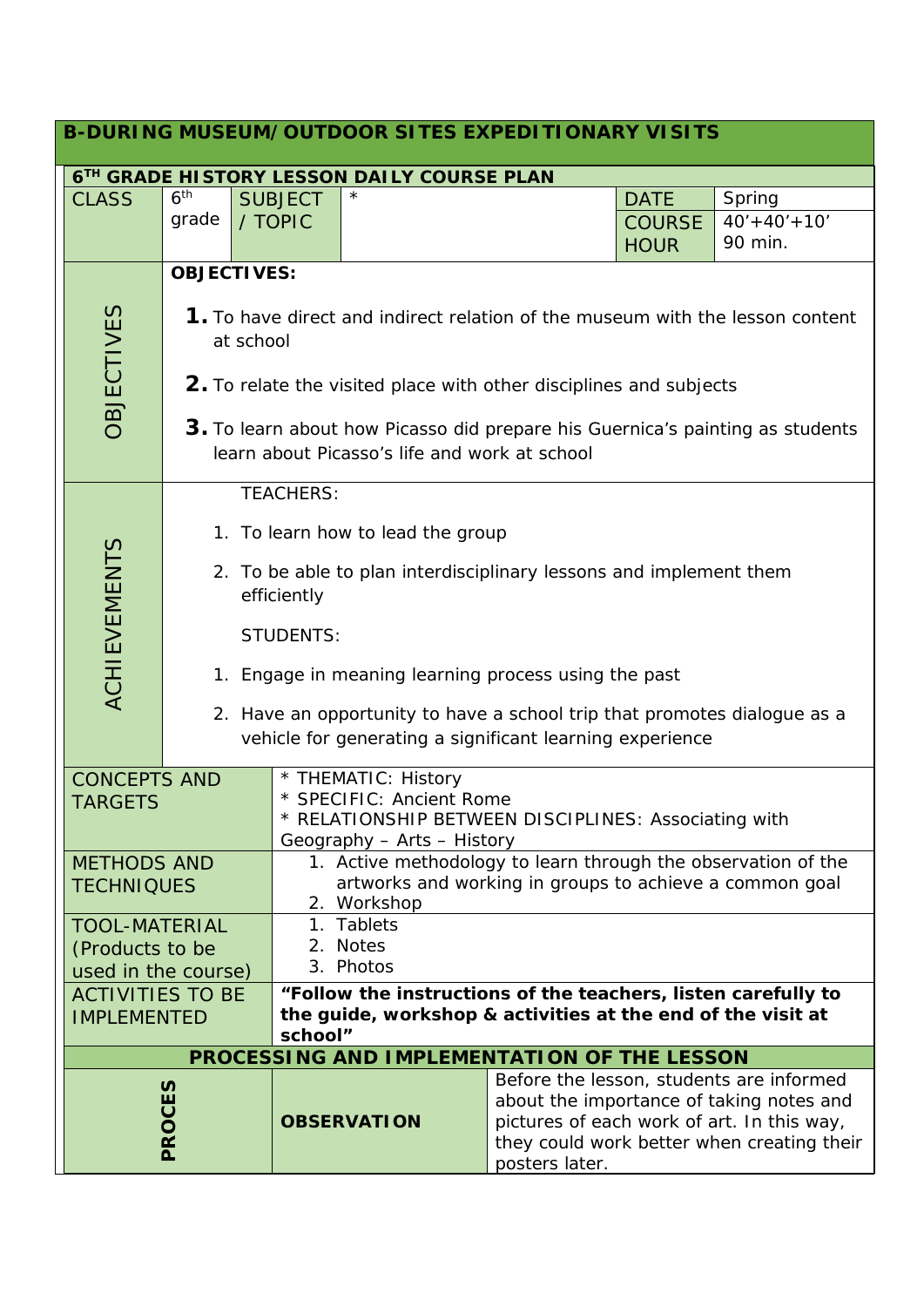|                                                         |                                                                                                                                                                                                                                                                                                                                            | <b>INFORMING</b> |                                            | Students are required to collect<br>information about what the guide<br>says to use this information when<br>creating posters |  |  |
|---------------------------------------------------------|--------------------------------------------------------------------------------------------------------------------------------------------------------------------------------------------------------------------------------------------------------------------------------------------------------------------------------------------|------------------|--------------------------------------------|-------------------------------------------------------------------------------------------------------------------------------|--|--|
|                                                         |                                                                                                                                                                                                                                                                                                                                            |                  | <b>DATA COLLECTION</b>                     | Students take photos and keep notes that<br>they will use to carry out post-educational<br>tour activities.                   |  |  |
|                                                         |                                                                                                                                                                                                                                                                                                                                            | <b>SAMPLE</b>    | <b>COLLECTION (IF</b><br><b>AVAILABLE)</b> |                                                                                                                               |  |  |
|                                                         |                                                                                                                                                                                                                                                                                                                                            |                  | <b>PROCEDURE</b>                           |                                                                                                                               |  |  |
| $\mathbf{1}$                                            | The lesson is implemented via using active methodology of learning by discovery<br>through the observation of the artworks.<br>Before the lesson implementation, students are informed about the importance of<br>taking notes and pictures of each work of art. In this way, they could work better<br>when creating their posters later. |                  |                                            |                                                                                                                               |  |  |
| 2 <sup>2</sup>                                          | Teacher asks students to collect information about what the guide says to use this<br>information in their posters.                                                                                                                                                                                                                        |                  |                                            |                                                                                                                               |  |  |
| $\mathbf{3}$                                            | At school each group shares their collections and reviews in a brainstorming activity.                                                                                                                                                                                                                                                     |                  |                                            |                                                                                                                               |  |  |
| $\overline{\mathbf{4}}$                                 | Teacher creates an activity in order to review what was observed and remind<br>information, skills, and experience gained through the visit via using Plickers in the<br>classroom.                                                                                                                                                        |                  |                                            |                                                                                                                               |  |  |
| 5                                                       | Teacher gives task for the students to make a poster about the gaining during the<br>visit.                                                                                                                                                                                                                                                |                  |                                            |                                                                                                                               |  |  |
| Plickers<br>$\mathbf{1}$                                |                                                                                                                                                                                                                                                                                                                                            |                  |                                            |                                                                                                                               |  |  |
| <b>EVALUATION</b>                                       |                                                                                                                                                                                                                                                                                                                                            | $\overline{2}$   | Making a poster                            |                                                                                                                               |  |  |
| <b>Sonsoles GOMEZ JIMENEZ</b><br><b>HISTORY TEACHER</b> |                                                                                                                                                                                                                                                                                                                                            |                  |                                            |                                                                                                                               |  |  |